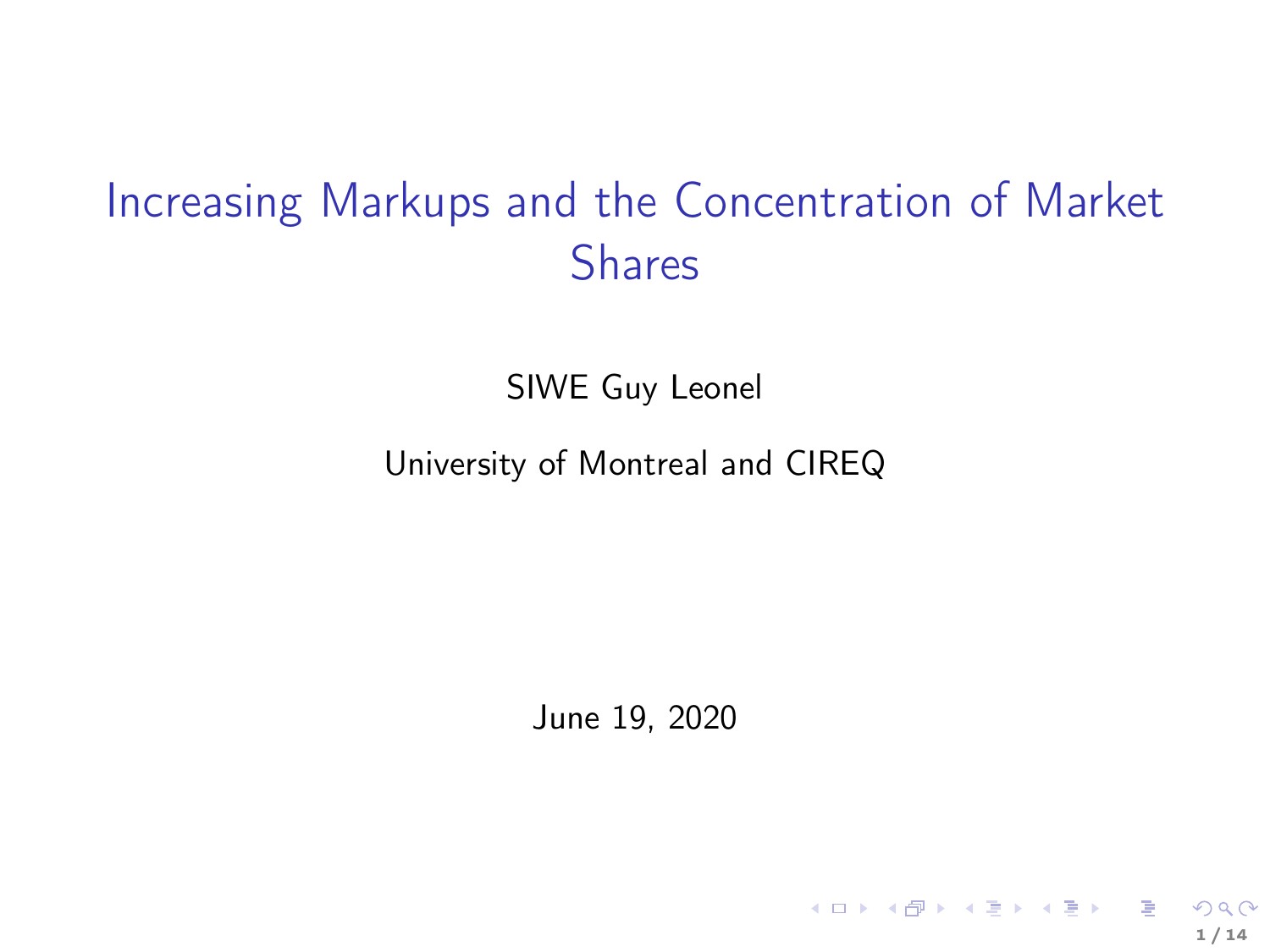# **Motivation**

- Increasing markup ( $\frac{Price}{Marginal-cost}$ ) in the US economy over the 4 last decades. (debate on the magnitude : micro vs macro estimation).
- Increasing in market shares concentration by the largest firms (superstars) across industries.
- Causes :
	- $\triangleright$  Change in the market structure (fall of entry, merges and acquisitions).
	- ► Technological change  $\implies$  Reallocation of market share from low to high markup firms.
- This paper, I analyse the causes of the rise of markup in US economy and the role of the superstars firms.
	- $\triangleright$  Estimate US markup based on aggregation and quantify the role of superstars firms.
	- $\triangleright$  Propose a model that explains the role of fixed cost share as driving cause of US markup. **K ロ ▶ K 레 ▶ K 로 ▶ K 로 ▶ 『로 및 수 이익은**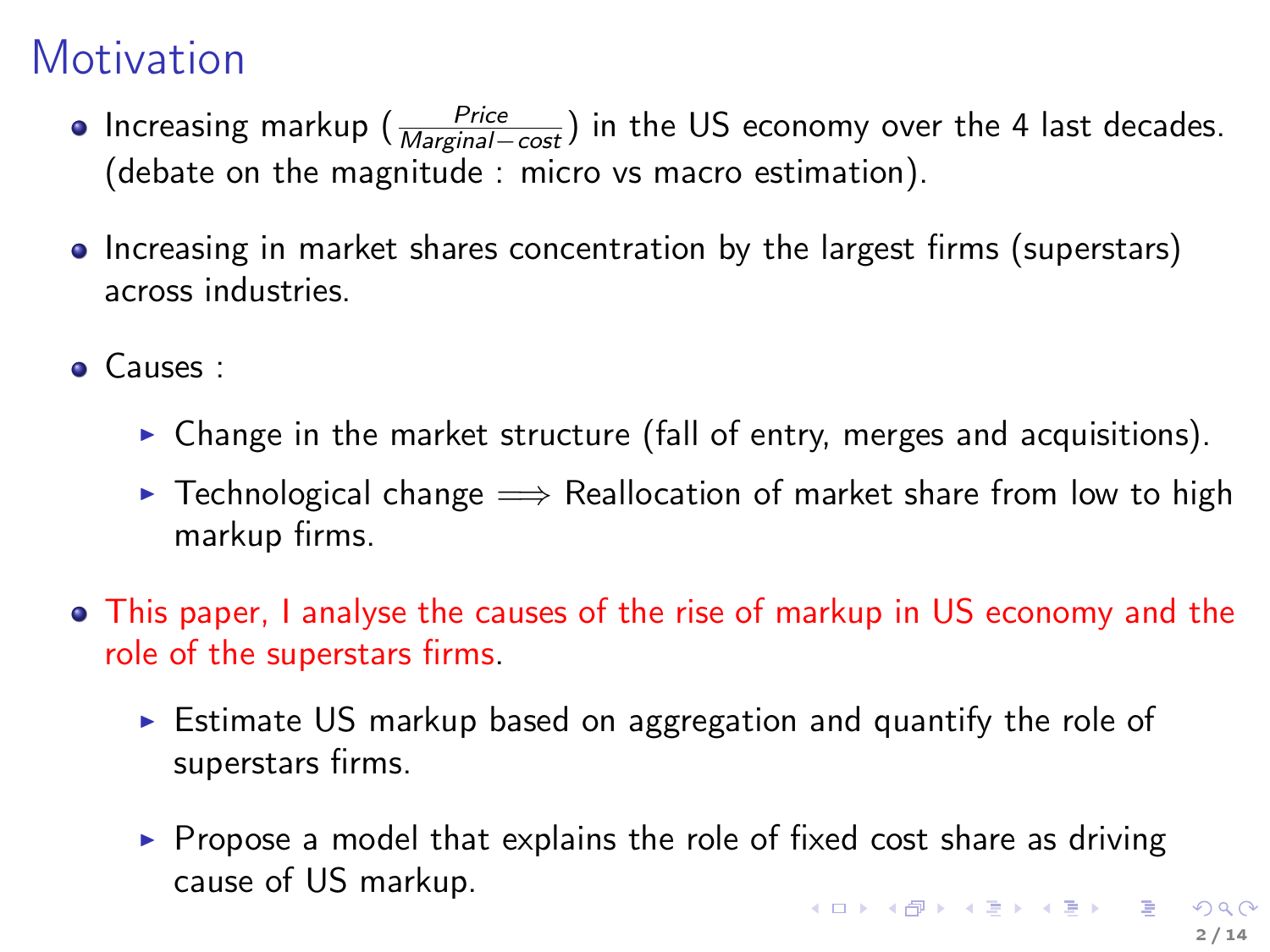# Previews of Findings

- Link macro and micro estimation of markup based on aggregation :
	- $\triangleright$  Aggregate markup is sales weighted harmonic of firm's level markup.
	- $\triangleright$  US markup raises 13 pp over the 4 last decades and is not associated with the recent increase in sales concentration.
- **Empirical facts:** 
	- $\triangleright$  The largest sales (superstars) firms are distributed at average markup and have low markup relative to the non stars firms  $\Longrightarrow$  Sales concentration has slowed markup growth by 2 pp.
	- Reallocation of sales share explains  $70\%$  of the increase in markup driving by a joint increase in the correlation between markup and sales and an increase in the firm's level markup.
- Rise of fixed cost share :
	- $\triangleright$  Model of customer base formation explain the joint distribution between markup and sales share.
	- Increasing in fixed cost share explains half of the overall growth in markup. **K ロ ▶ K 레 ▶ K 로 ▶ K 로 ▶ 『로 및 수 이익은**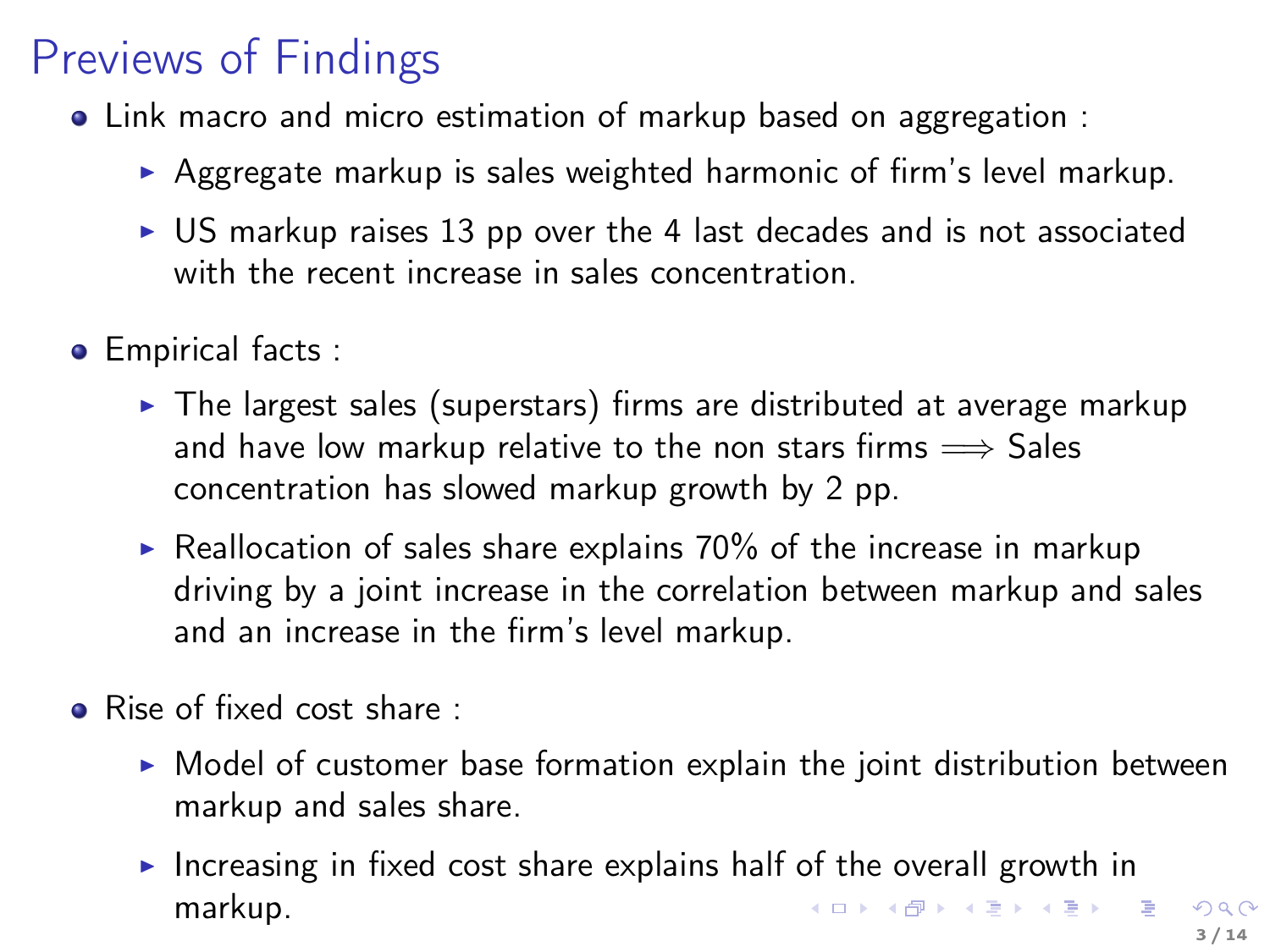#### Estimation strategy

[De Loecker and Eeckhout \(2017\)](#page-0-0) framework :

$$
\min_{c_i,k_i} p^c c_i + rk_i \hspace{1cm} s/c \hspace{1cm} y_i(a_i,k_i,c_i) = a_i k_i^{\alpha_j} c_i^{\beta_j} \leq y_i \hspace{1cm} (1)
$$

$$
\mu_i = \beta_j \left( \frac{p^c c_i}{p_i y_i} \right)^{-1} \tag{2}
$$

- Aggregate industry markup is defined as the degree of monopoly power that will have a representative firm by industry.
- CES aggregation of output imply :  $\ Y_j = A_j K_j^{\alpha_j} C_j^{\beta_j}$

$$
\min_{C_j, K_j} p^c C_j + rK_j \qquad s/c \quad A_j K_j^{\alpha_j} C_j^{\beta_j} \le Y_j \qquad (3)
$$

$$
\mu_j^{-1} = \int_{i \in j} \omega_i \mu_i^{-1} di \tag{4}
$$

K ロ X K 個 X K 할 X K 할 X ( 할 X ) 4 / 14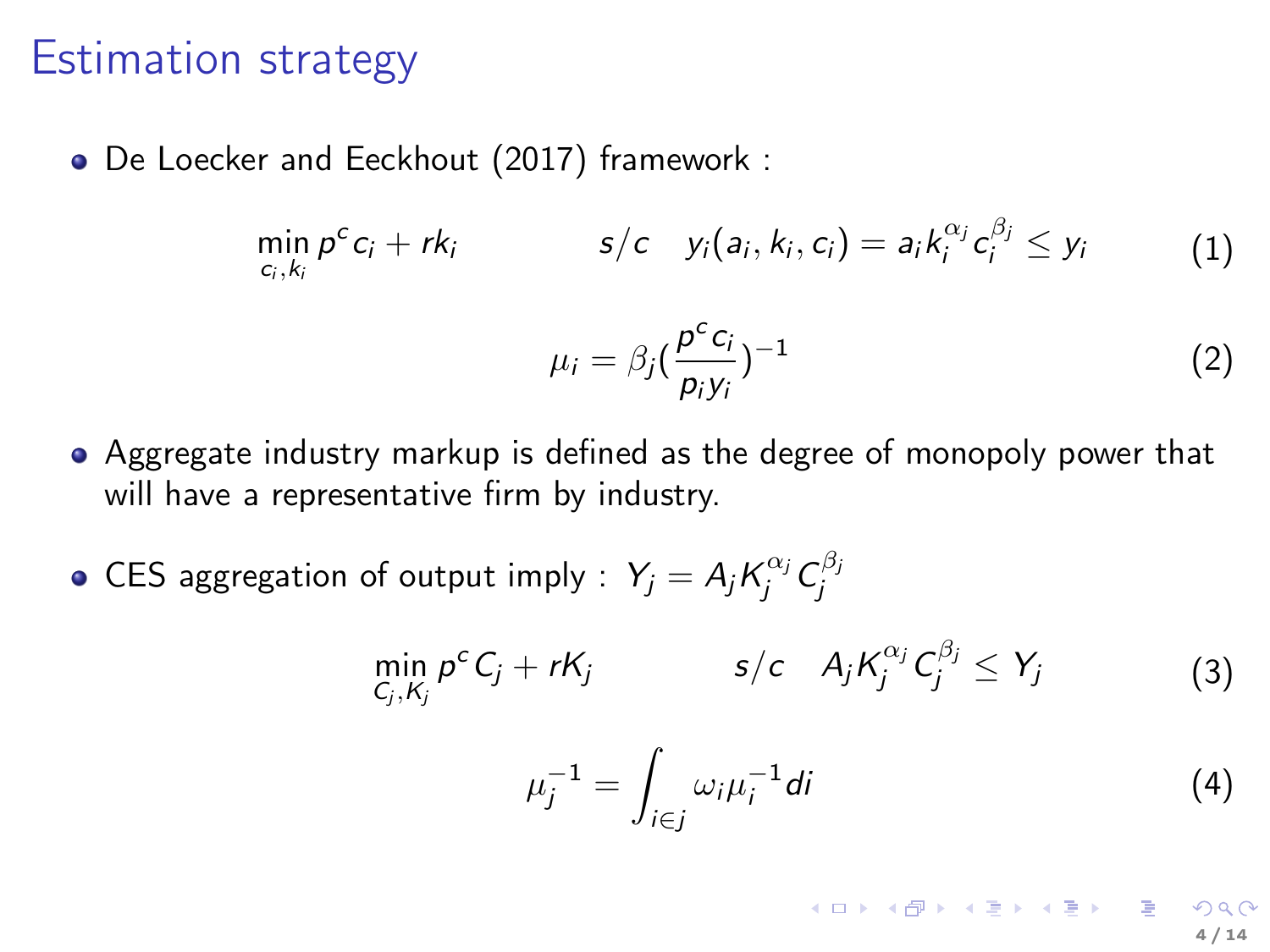### Markup and Sale Concentration Trends

- Dataset : Computstat from 1980-2014.
- Superstars : 4 largest firms by industry (sic 3 digits).



Figure: Aggregate markup and markup concentration trends

 $(1,1)$   $(1,1)$   $(1,1)$   $(1,1)$   $(1,1)$   $(1,1)$   $(1,1)$   $(1,1)$   $(1,1)$   $(1,1)$   $(1,1)$ 5 / 14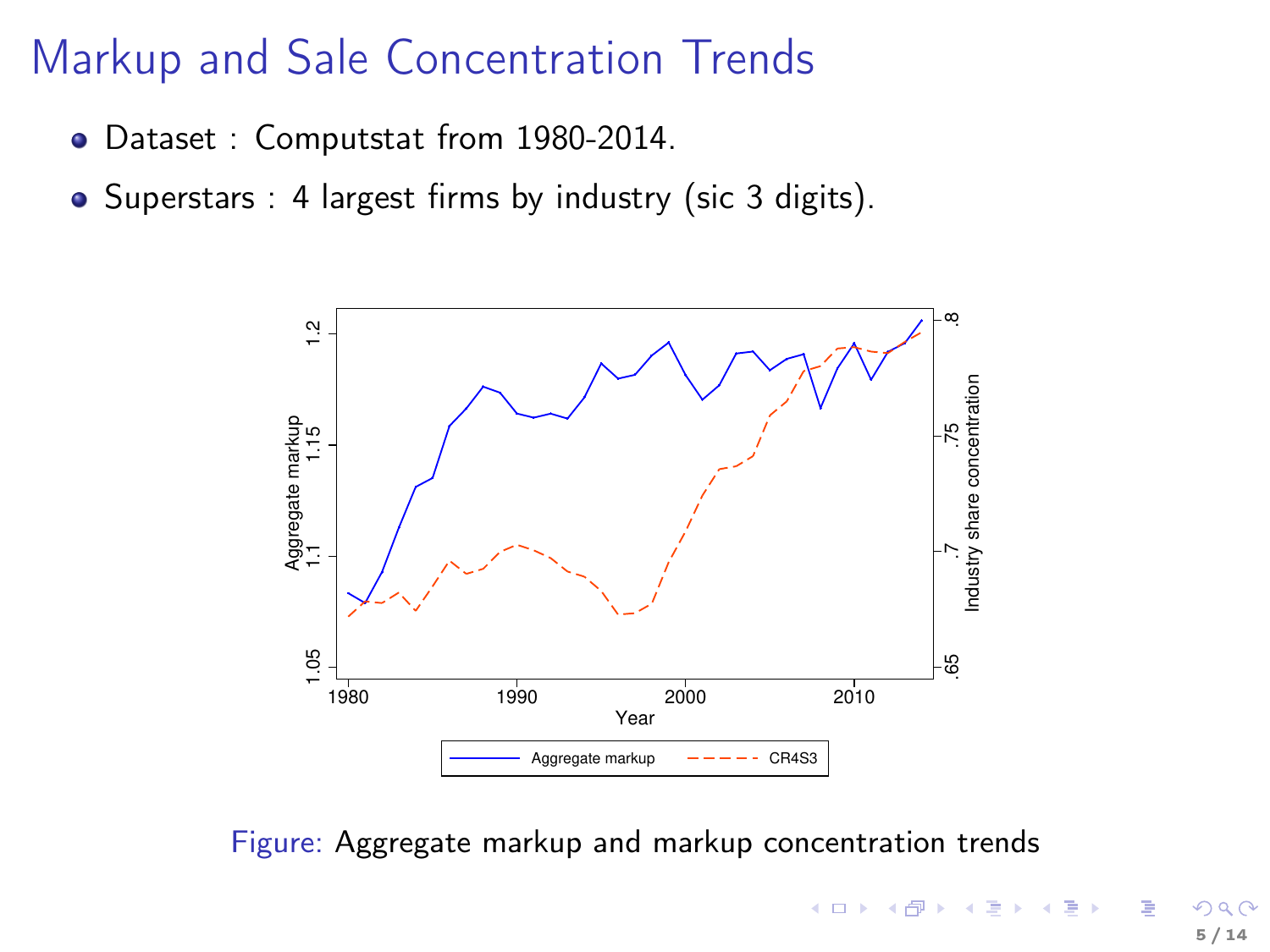# Joint distribution of sales and markup



Figure: Joint distribution between sales and markup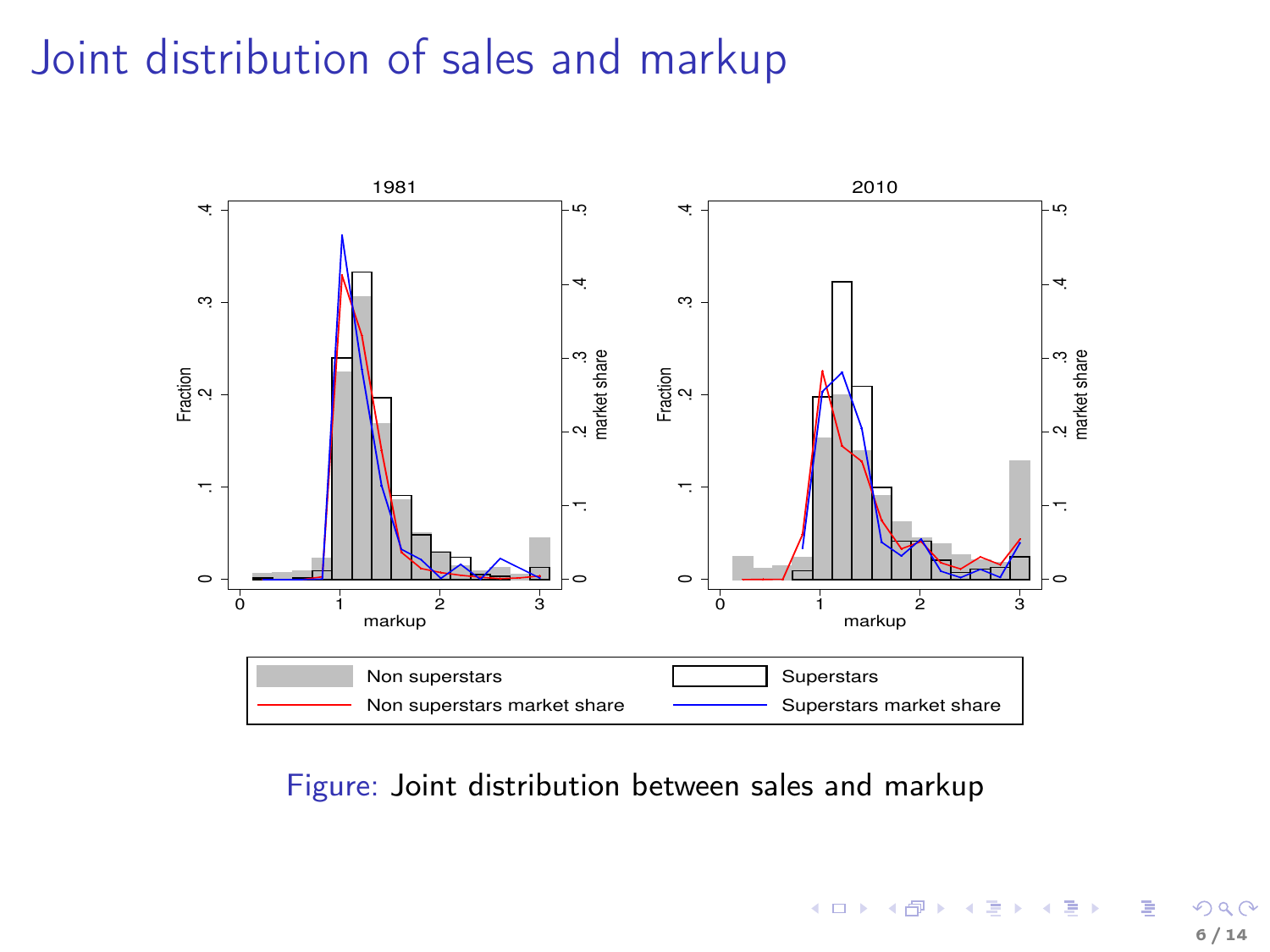# Effect from sales concentration : Back of the envelop

• Back of the envelop : Increasing in sales concentration has slowed the markup growth by 2 pp  $\implies$  A simple shift of sales share (especially the sales concentration in 2000) cannot explain the increase in US markup.



Figure: Markup and market share trend for superstars and non superstars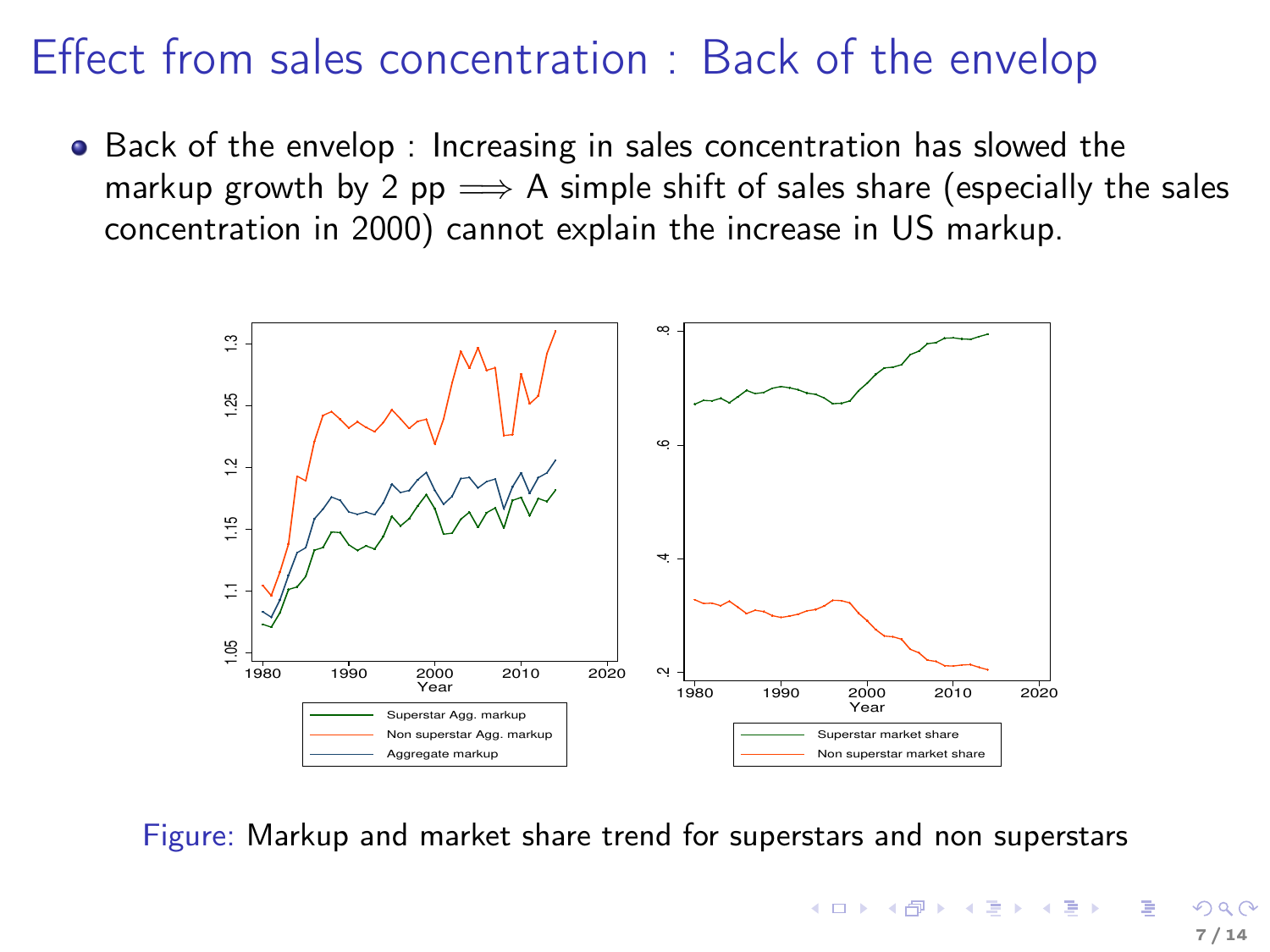#### Accounting Growth Decomposition



Table: FHK markup's growth decomposition

|              |        |         |              | Reallocation   |       |          |
|--------------|--------|---------|--------------|----------------|-------|----------|
|              | Growth | Within  | Reallocation | <b>Between</b> | Cross | Netentry |
| 1980-1989    | 9.84   | 4.43    | 5.41         | $-11.58$       | 28.76 | $-11.77$ |
| 1990-1999    | 2.14   | $-0.26$ | 2.40         | $-9.73$        | 26.68 | $-14.55$ |
| 2000-2010    | 0.11   | $-0.45$ | 0.56         | $-25.00$       | 23.58 | 1.99     |
| 2010-2014    | 2.41   | 0.91    | 1.50         | $-8.93$        | 11.33 | $-0.90$  |
| Total        | 3.56   | 1.06    | 2.50         | $-15.07$       | 24.42 | $-6.86$  |
| Contribution | 100.00 | 29.79   | 70.21        |                |       |          |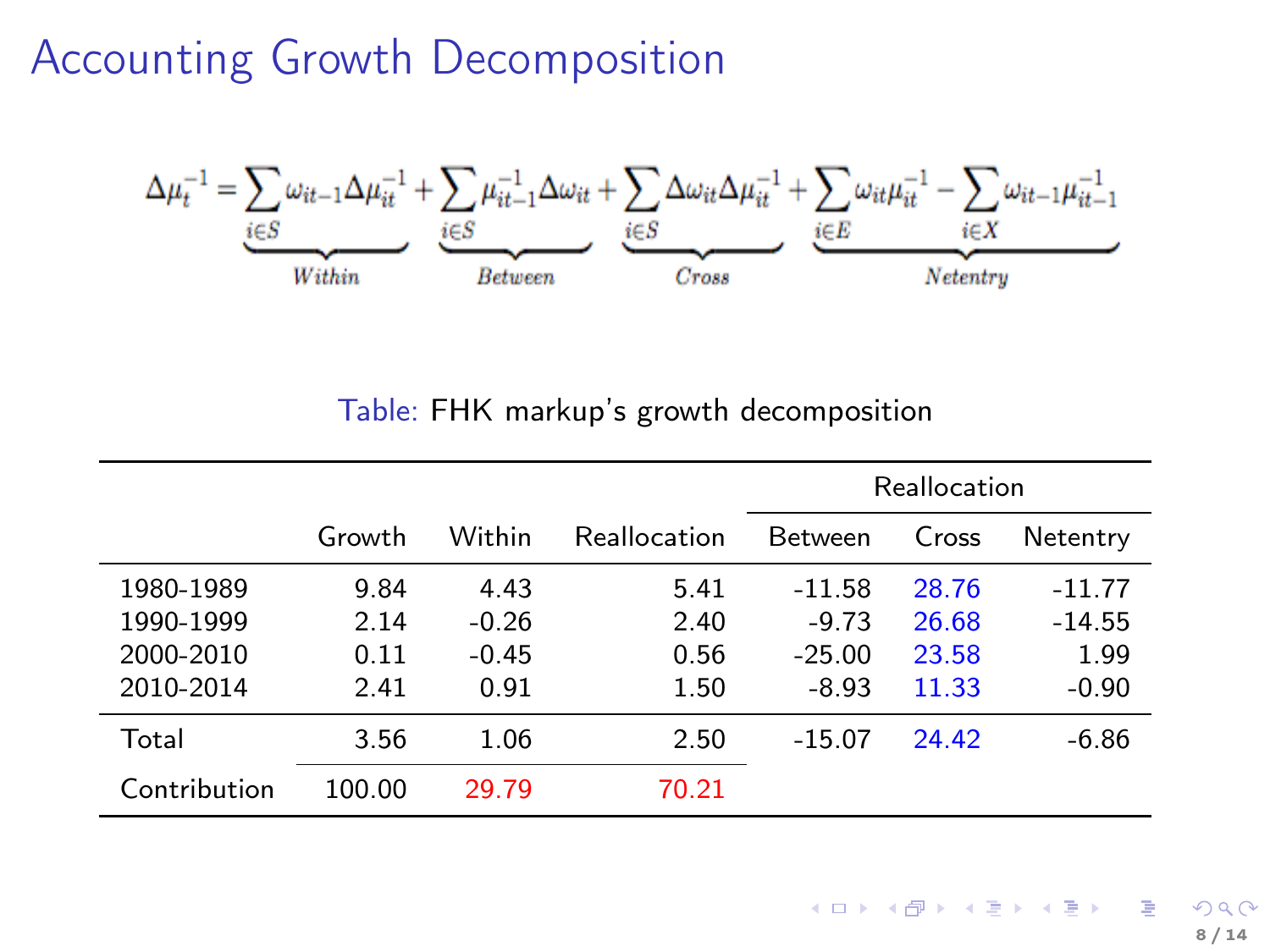#### Cause : Rise of fixed cost share



Figure: Trend in advertising and SG&A to sales share

イロト イ押ト イミト イミト 重 9 / 14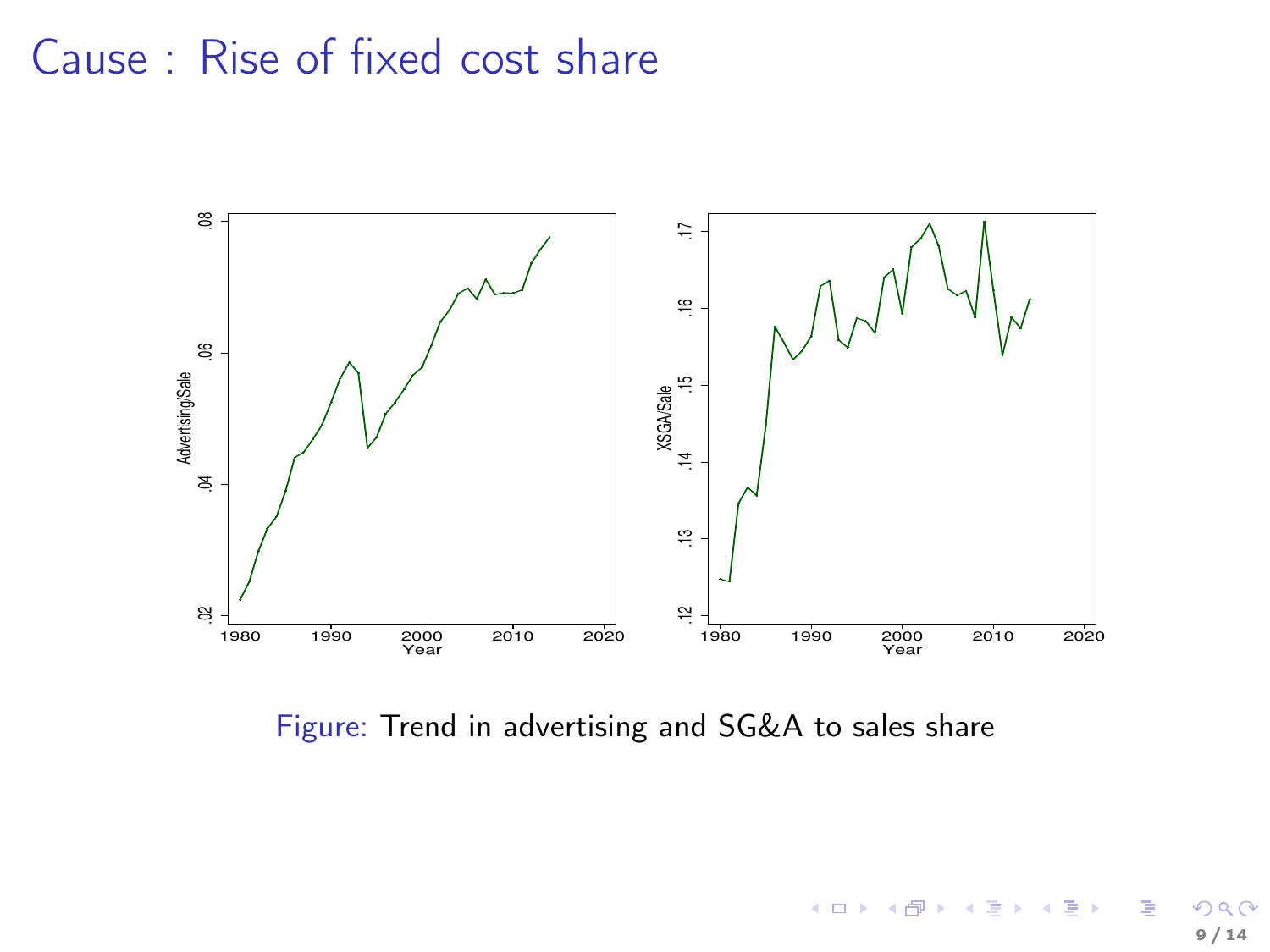#### Model : Set-up

- GE model of industry dynamic [\(Hopenhayn \(1992\)](#page-0-0)).
	- $\blacktriangleright$  Heterogeneous firms (i) in productivity.
	- Firms pays a fixed cost to build customer base  $(b_t)$ .
	- ► Customer base is formed through deep habit $\Rightarrow$  Endogeneous markups.
	- $\triangleright$  Selection : Endogeneous entry and exogeneous exit.
- Representative consumer :

$$
\max_{(c_{it})_i} C_t = \left[ \int_i (c_{it} b_{it-1}^{-\theta})^{(1-1/\eta)} di \right]^{1/(1-1/\eta)}
$$
  
\n
$$
s/c \int_i p_{it} c_{it} di = \omega_t + D_t
$$
\n(5)

10 / 14

イロン イ母ン イミン イミン 一番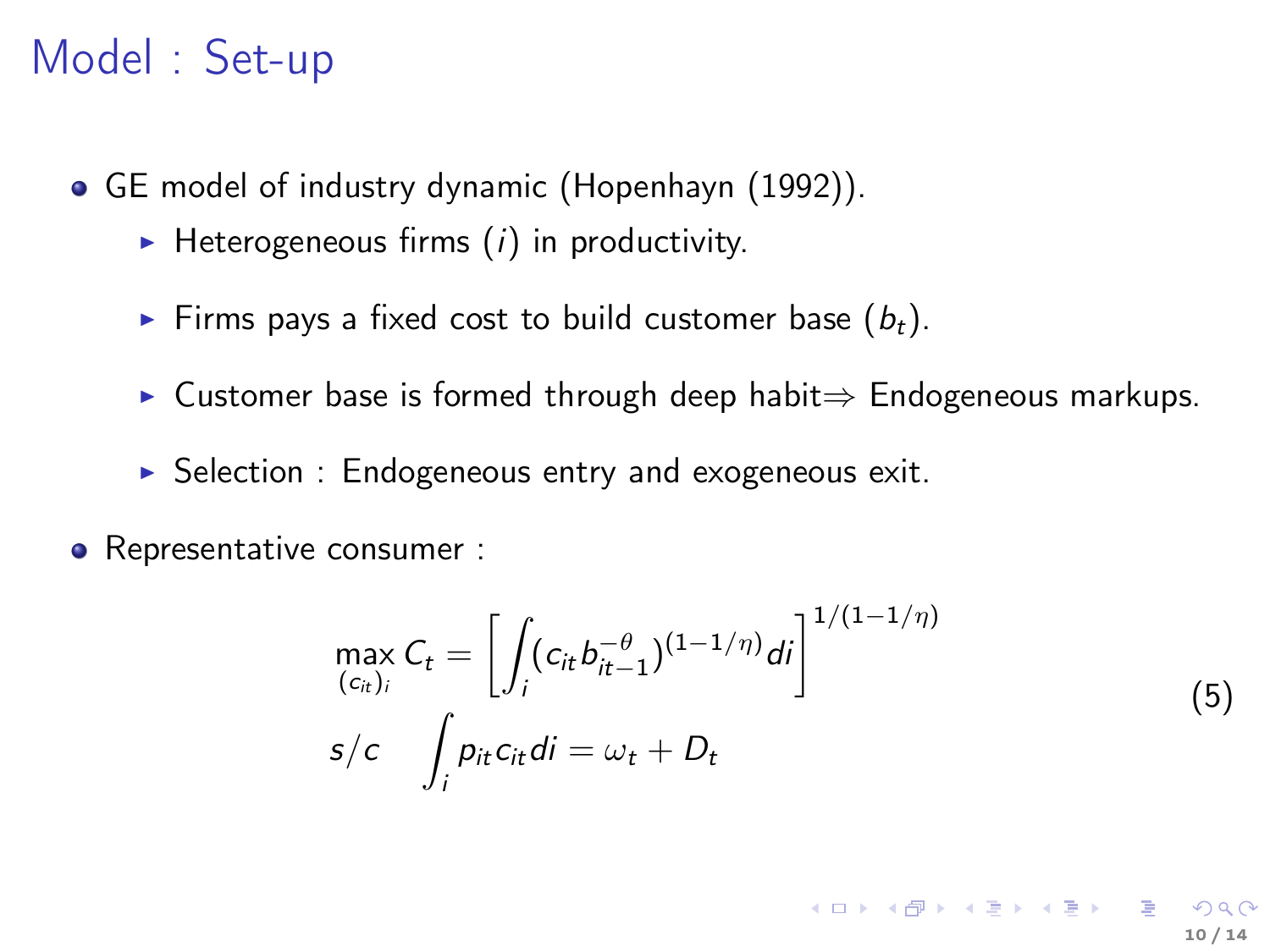# Model

• Firm problem :

$$
v(a,b) = \max_{d,p,y,s'} \{\pi + (1-\bar{s})\beta \int v(a',b')dG(a'|a)\}
$$
  
\n
$$
\pi = py - \omega n - \varphi py
$$
  
\n
$$
y = an^{\alpha}
$$
  
\n
$$
y' = p^{-\eta}b^{\theta(1-\eta)}R
$$
  
\n
$$
b' = (1 - u\delta)b + u\delta(\varphi py)
$$
  
\n
$$
\ln(a') = (1 - \rho)\ln(a) + \sigma \varepsilon'
$$
\n(6)

11 / 14

K ロ X x (@ ) X を X x を X = を X の Q Q Q

- New entrant firm :
	- In Draws productivity  $a_0$  and customer base  $b_0$  next acts like an incumbent.
	- Free entry condition :  $V_{out} = \int v(a,s)dM(b_0)d\tau(a_0)$ .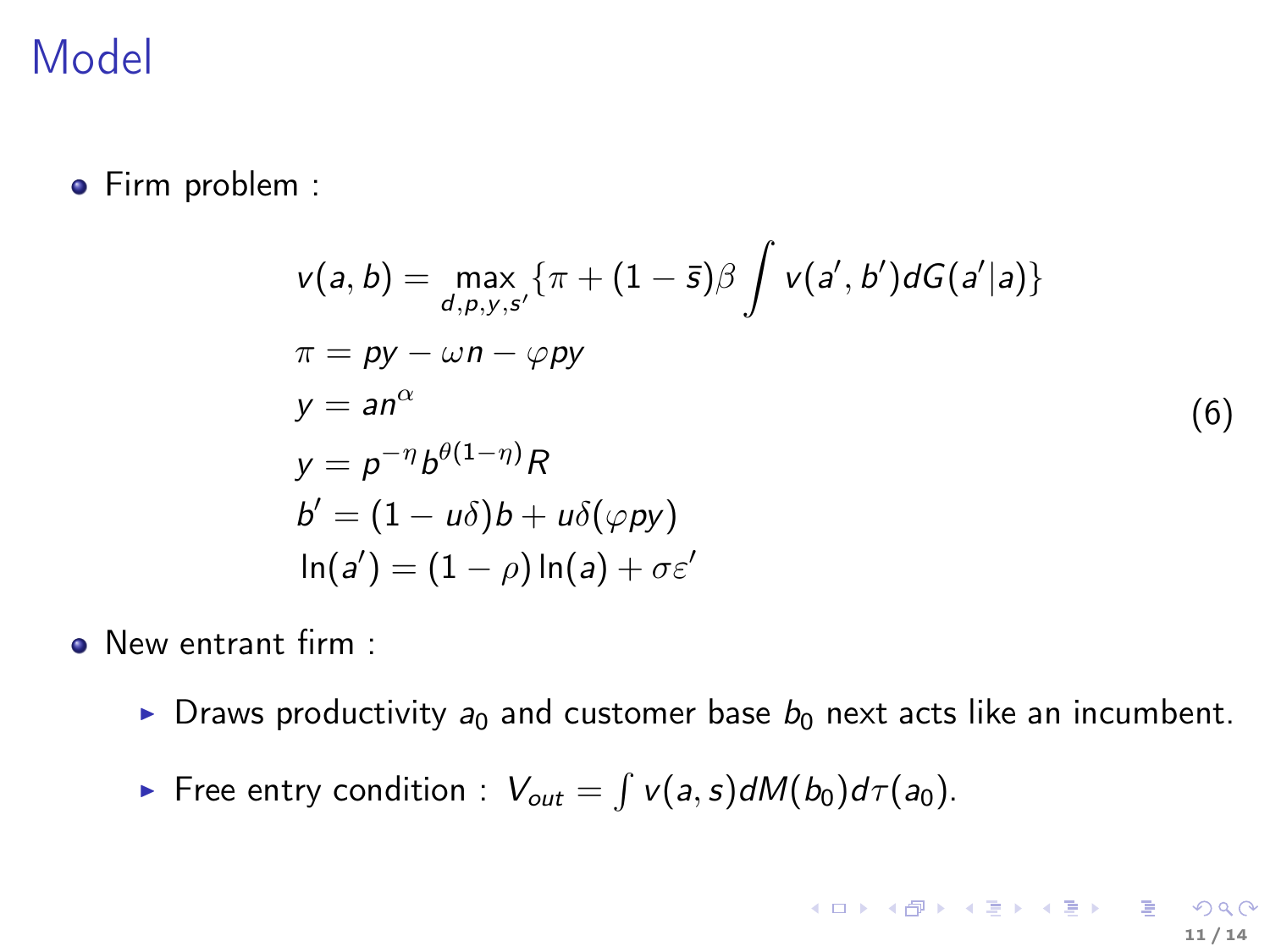# Model

Firm trade-off : with  $(\hat{\mu} = \bar{\mu} \frac{1}{1-\varphi})$ 

$$
(\mu^{-1} - \hat{\mu}^{-1}) = (1 - \bar{s})\beta E\left((1 - \delta)(\mu'^{-1} - \hat{\mu}^{-1}) - u\delta\varphi\theta \frac{p'y'}{b'}\bar{\mu}^{-1}\mu'^{-1}\right)
$$

- The largest firms (most productive with a large customer) are not the highest markup firms because conditional on customer capital, they exploit their low marginal cost to invest more in customer capital, leading to a low markup.
- Increasing in fixed cost share reduces the marginal revenue that raises the firm-level markup but also increases the expected long-run gain from customer base accumulation which reduces the firm-level markup.
- The average effect depend on the distribution of firm over the states variables.
- Define a stationary equilibrium and calibrate the model for 1980 US economy.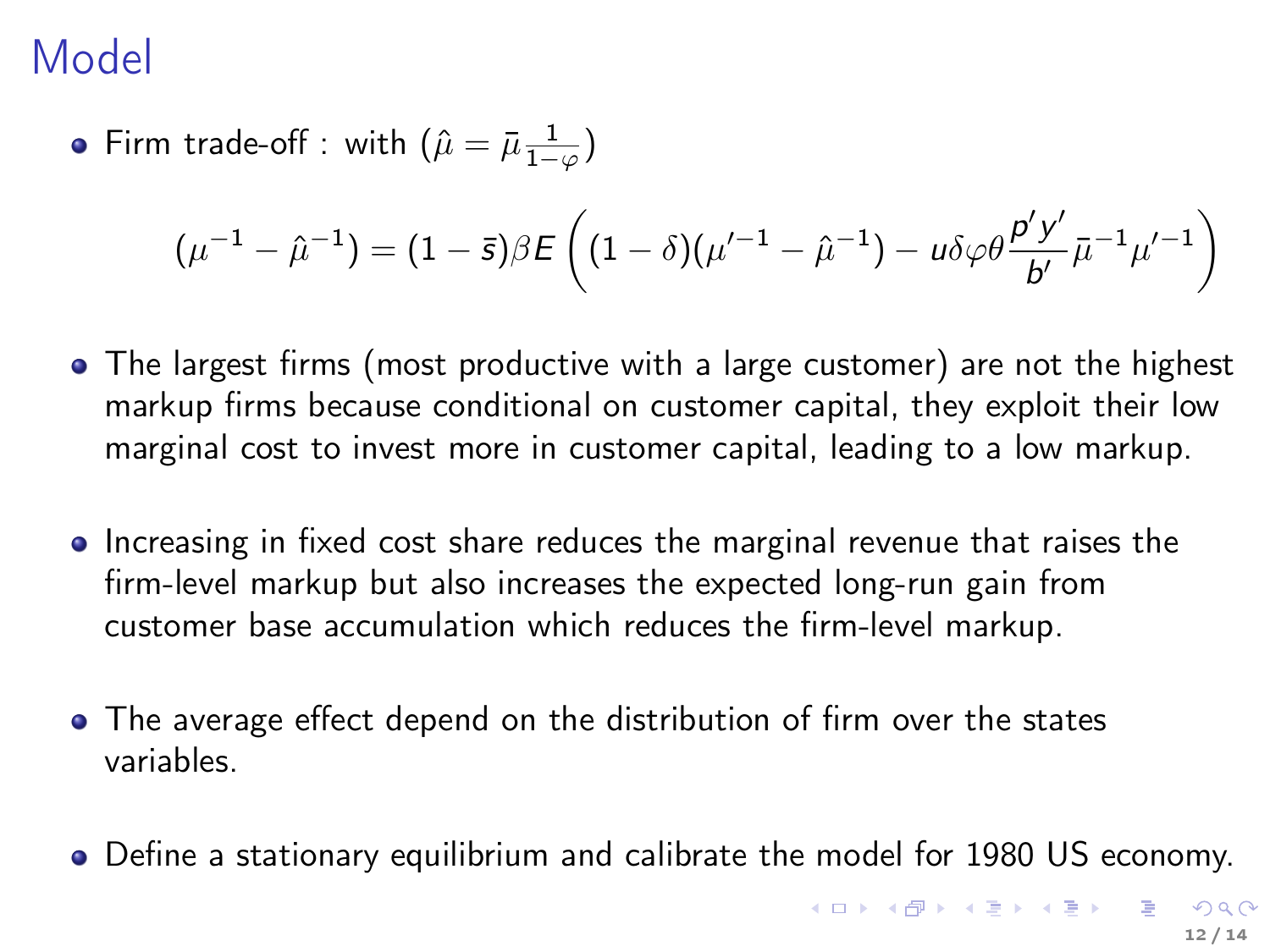### Simulation

| Moment                                                                                                                     | Data                                           | Benchmark                                      | Increase in $\varphi$ (0.04 pp)                |
|----------------------------------------------------------------------------------------------------------------------------|------------------------------------------------|------------------------------------------------|------------------------------------------------|
| Output<br>wage<br><b>TFP</b>                                                                                               |                                                | 1<br>1                                         | 0.867<br>0.6571<br>0.867                       |
| Entry rate<br>Aggregate markup<br>Markup by top sale $(1%)$<br>Sales share by top sale $(1%)$<br>Correlation(markup,sales) | 0.0727<br>1.0807<br>1.0218<br>0.3955<br>0.0285 | 0.0727<br>1.0901<br>1.0453<br>0.3061<br>0.1287 | 0.0727<br>1.1499<br>1.1062<br>0.4011<br>0.1502 |

#### Table: Increasing in fixed cost share (in % change)